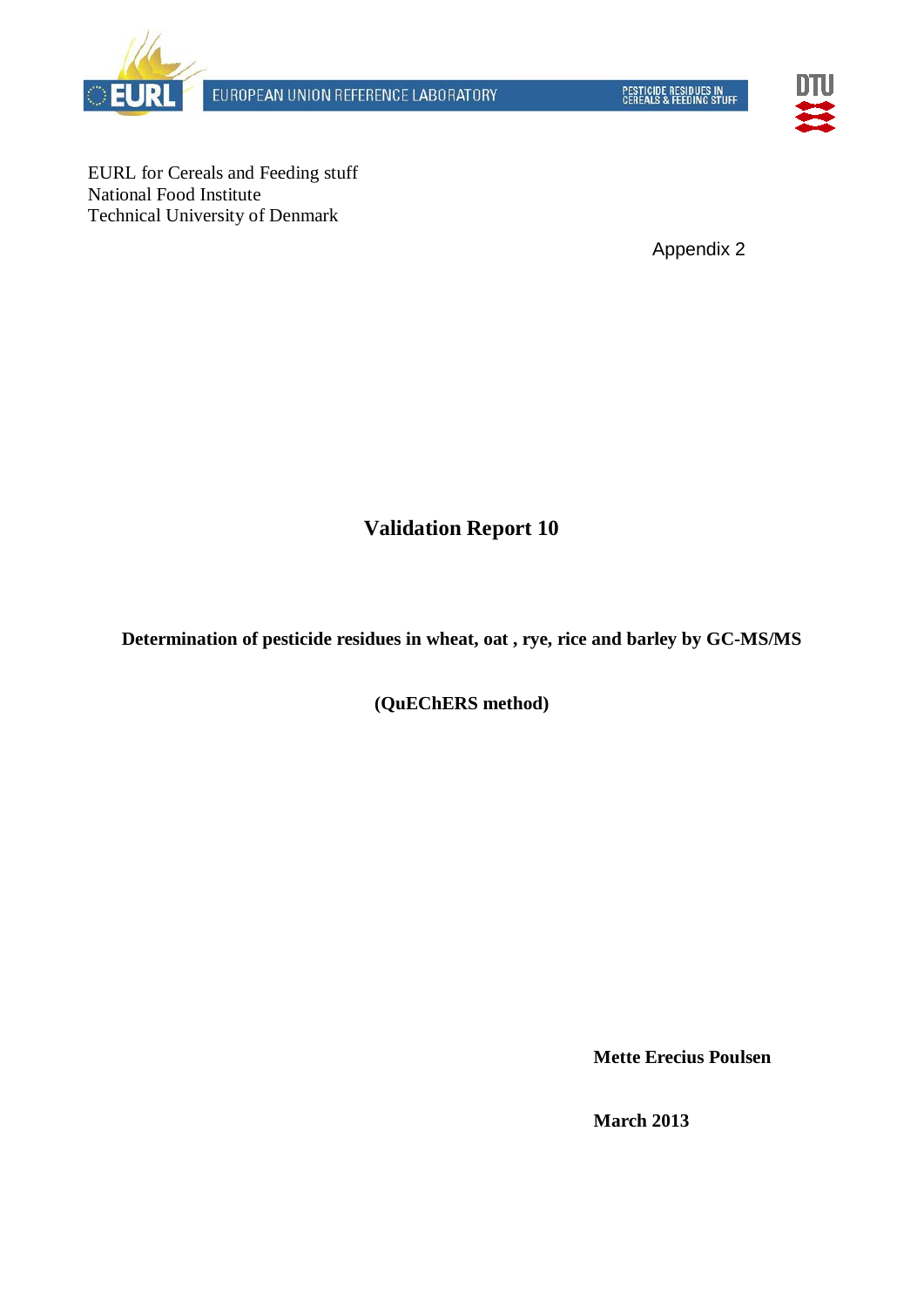## **CONTENT:**

| Appendix 2. Recoveries, repeatability ( $RSDr$ ), internal reproducibility ( $RSDR$ ) and Limit of<br>Quantification (LOQ) for pesticides validated on 5 cereal commodities, wheat, oat, rye, rice and |  |
|--------------------------------------------------------------------------------------------------------------------------------------------------------------------------------------------------------|--|
| Appendix 3. Recoveries, repeatability (RSD <sub>r</sub> ) and Limit of Quantification (LOQs) for pesticides                                                                                            |  |
| Appendix 4. Recoveries, repeatability (RSD <sub>r</sub> ) and Limit of Quantification (LOQs) for pesticides                                                                                            |  |
| Appendix 5. Recoveries, repeatability (RSD <sub>r</sub> ) and Limit of Quantification (LOQs) for pesticides                                                                                            |  |
| Appendix 6. Recoveries, repeatability (RSD <sub>r</sub> ) and Limit of Quantification (LOQs) for pesticides                                                                                            |  |
| Appendix 7. Recoveries, repeatability (RSD <sub>r</sub> ) and Limit of Quantification (LOQs) for pesticides                                                                                            |  |
|                                                                                                                                                                                                        |  |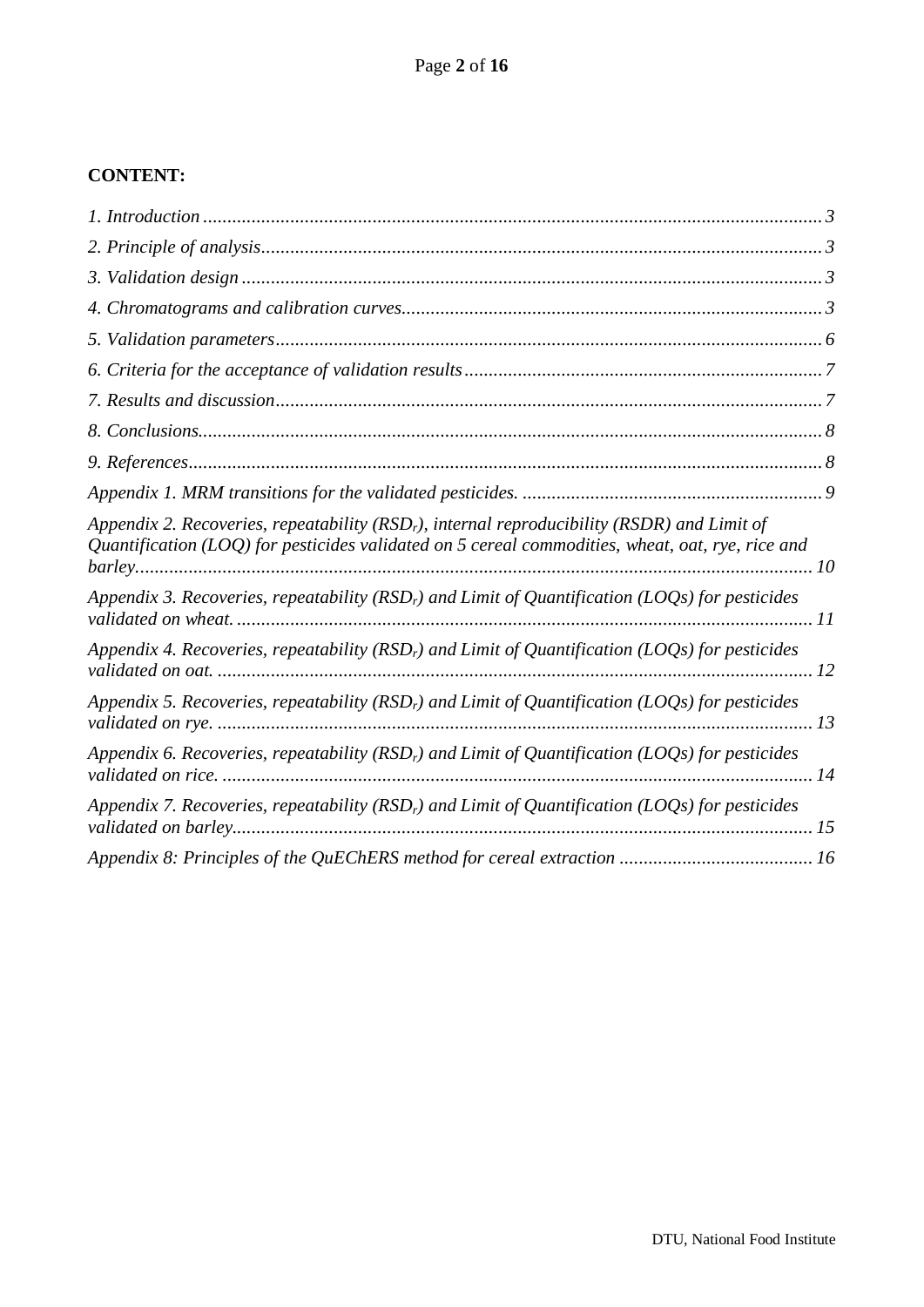#### <span id="page-2-0"></span>**1. Introduction**

This report describes the validation of the QuEChERS method combined with LC-MS/MS. The method was validated for 11 pesticides in wheat, oat , rye, rice and barley. The QuEChERS method has an extraction and clean-up step, which has been developed to be Quick, Easy, Cheap, Efficient, Rugged and Safe. The method is most commonly used on fruit, vegetables and cereals<sup>1</sup>.

## <span id="page-2-1"></span>**2. Principle of analysis**

**Sample preparation:** The samples is milled with a sieve at 1 mm.

**Extraction:** The sample is shaken and a salt and buffer mixture is added and the sample is shaken again.

**Clean-up:** After centrifugation the supernatant is transferred to a tube and put in -80 degree freezer. When the extract is almost thawed it is centrifuged and the supernatant is transferred to a tube with PSA and MgSO4. After shaking and an additional centrifugation step the final extract is diluted 1:1 with acetonitrile to obtain the same matrix concentration as in the calibration standards. **Quantification and qualification:** The final extract is analysed GC/MS/MS. The pesticide residues are separated on a DB5-MS column and detected by tandem mass spectrometry (MS/MS) operating with electron energy at 70 eV, source temperature at 180°C and transfer line at 250°C. The injection volume was 4 µl. All pesticides were detected in the multiple reaction monitoring mode (MRM). For each pesticide two transistion were determined. One for quantification and one for qualification. The MRM transitions for the pesticides and degradation products are given in **Appendix 1**.

## <span id="page-2-2"></span>**3. Validation design**

The method was south validated for 32 pesticides or degradation products in wheat, oat , rye, rice and barley. However, this reports only includes the GC/MS/MS results (the LC/MS/MS results can be found in 'validation report no 8'. The validation was performed on 5-6 replicates on each cereals commodity at each of the three spiking levels; 0.01, 0.02 and 0.1 mg/kg. A blank sample of each cereal commodity was included.

#### <span id="page-2-3"></span>**4. Chromatograms and calibration curves**

The calibration curve is determined by the analysis of each of the analysts at least 4 calibration levels, i.e. 0.003, 0.01, 0.033 and 0.1 µg/ml. The calibration curves were best fitted to a linear curve. The quantification was performed from the mean of two bracketing calibration curves. The majority of the correlation coefficients (R) were higher or equal to 0.99. Examples of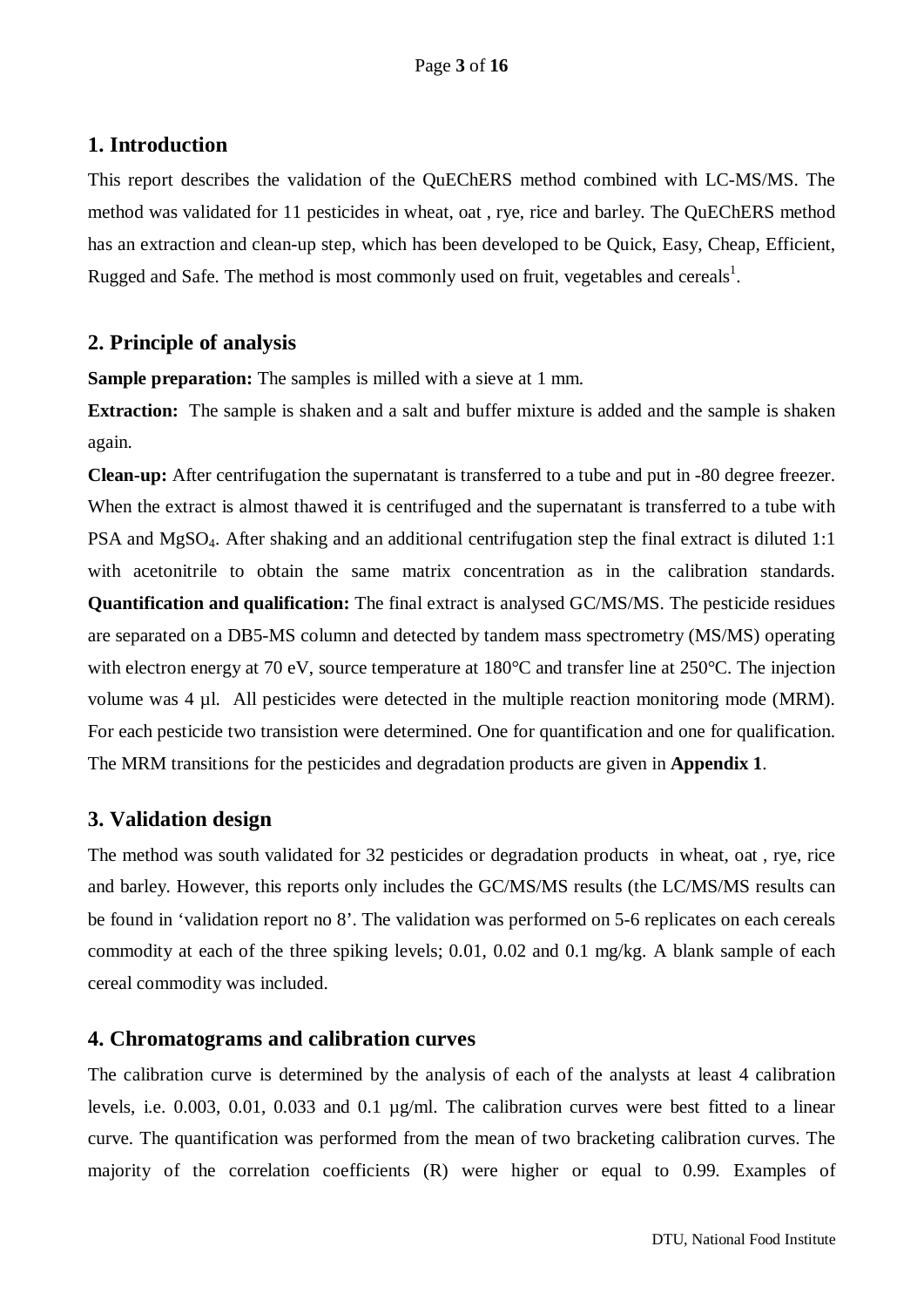#### Page **4** of **16**

chromatograms obtained when analysing the extracts by GC-MS/MS are presented in **Figure 1**. Examples of calibration curves are presented in **Figure 2**.



Figure 1: Examples of chromatograms for rimsulfuron/wheat and fenamidone/oat obtained when analysing extract spiked with 0.01 mg/kg (two MRM transitions are shown for each pesticide).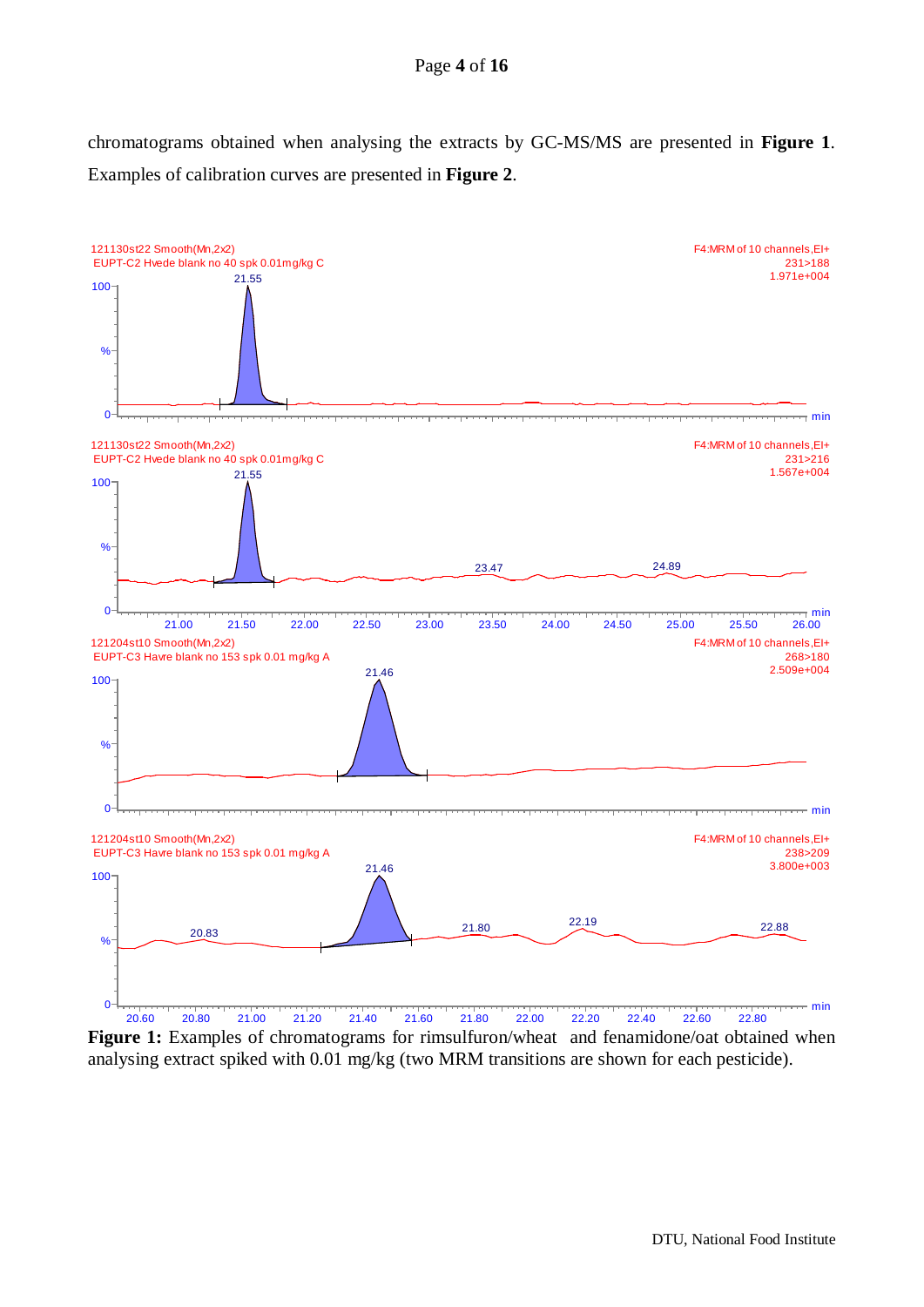

**Figure 2.** Examples of calibration curves for rimsulfuron and fenamidone (concentrations from 0.003-0.1 µg/ml)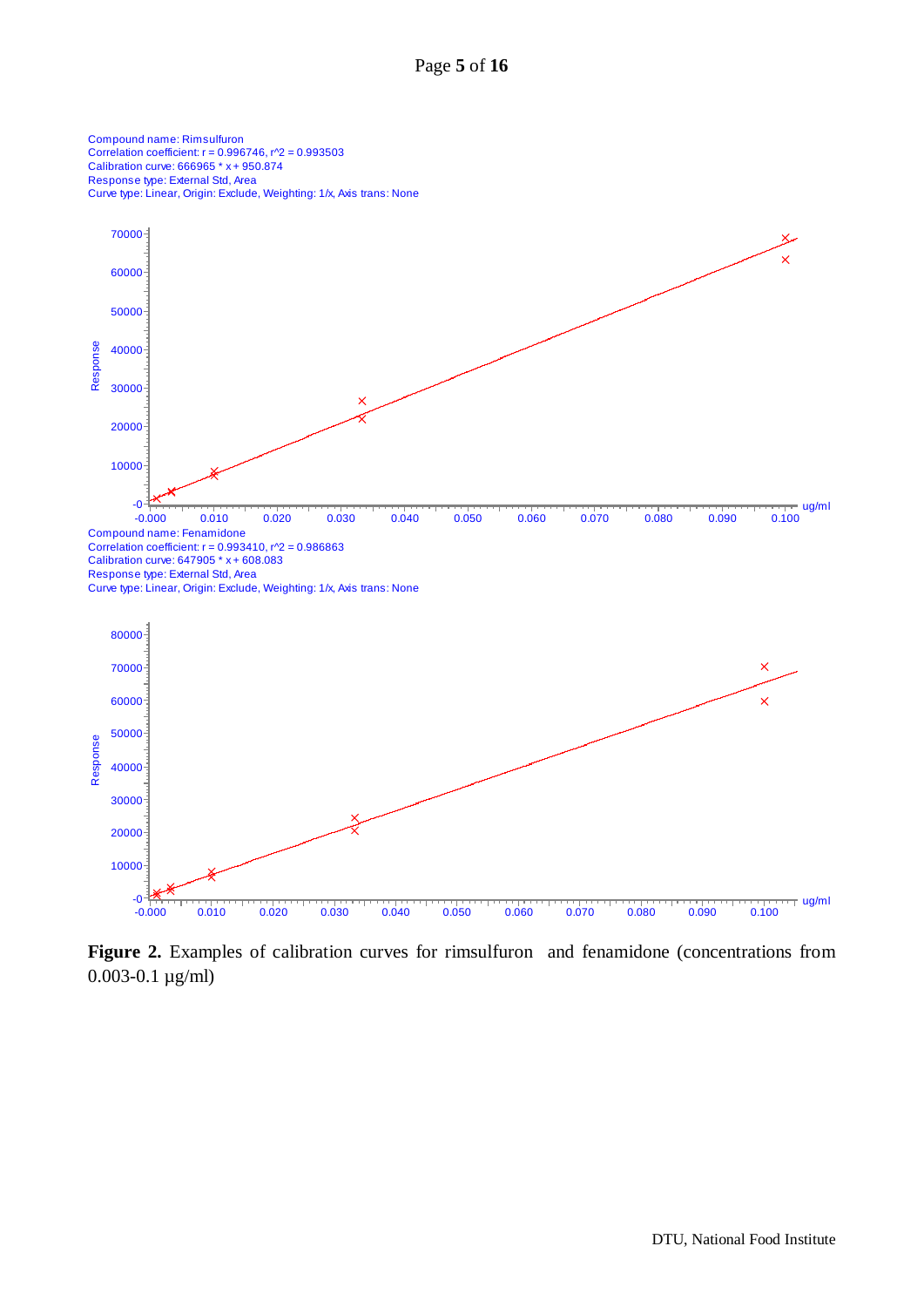#### <span id="page-5-0"></span>**5. Validation parameters**

#### **Precision – repeatability and internal reproducibility**

Repeatability was calculated for all pesticides and degradation products on all three spiking levels, both for the individual cereal commodities and for the all commodities altogether. Repeatability is given as the relative standard deviation on the result from two or more analysis at the same sample, done by the same technician, on the same instrument and within a short period of time. The internal reproducibility is calculated for the all the cereal commodities only, because the individual cereal type is analysed on one occasion only. Internal reproducibility is relative standard deviation on results obtained under reproducibility conditions, with the same method on the same sample by different operators within a larger period of time.

Repeatability and internal reproducibility in this validation was calculated from the 5-6 replicate determinations. Repeatability were calculated as given in ISO  $5725-2^2$ .

**Appendix 2-7** shows the relative repeatability and internal reproducibility for the validated pesticides and degradation products.

#### **Accuracy – Recovery**

The accuracy was determined by recovery, samples were spiked at three concentration levels. In appendix 2 and 3 recovery, repeatability and limit of quantification (LOQ) are given for the validated pesticides, isomers and degradation products for all three spiking levels (0.01 mg/kg, 0.02 mg/kg and 0.1 mg/kg). Recoveries is listed in **Appendix 2-7**.

#### **Robustness**

The OuEChERS method has earlier by Anastassiades et al.  $2003<sup>1</sup>$  in connection with the development of the method been shown to be robust.

#### **Limit of quantification, LOQ**

Quantification limits (LOQ) are calculated from the results at the lowest accepted spike level, as 6 times the standard deviation (absolute recovery). The quantification limits are given in **Appendix 2- 7**.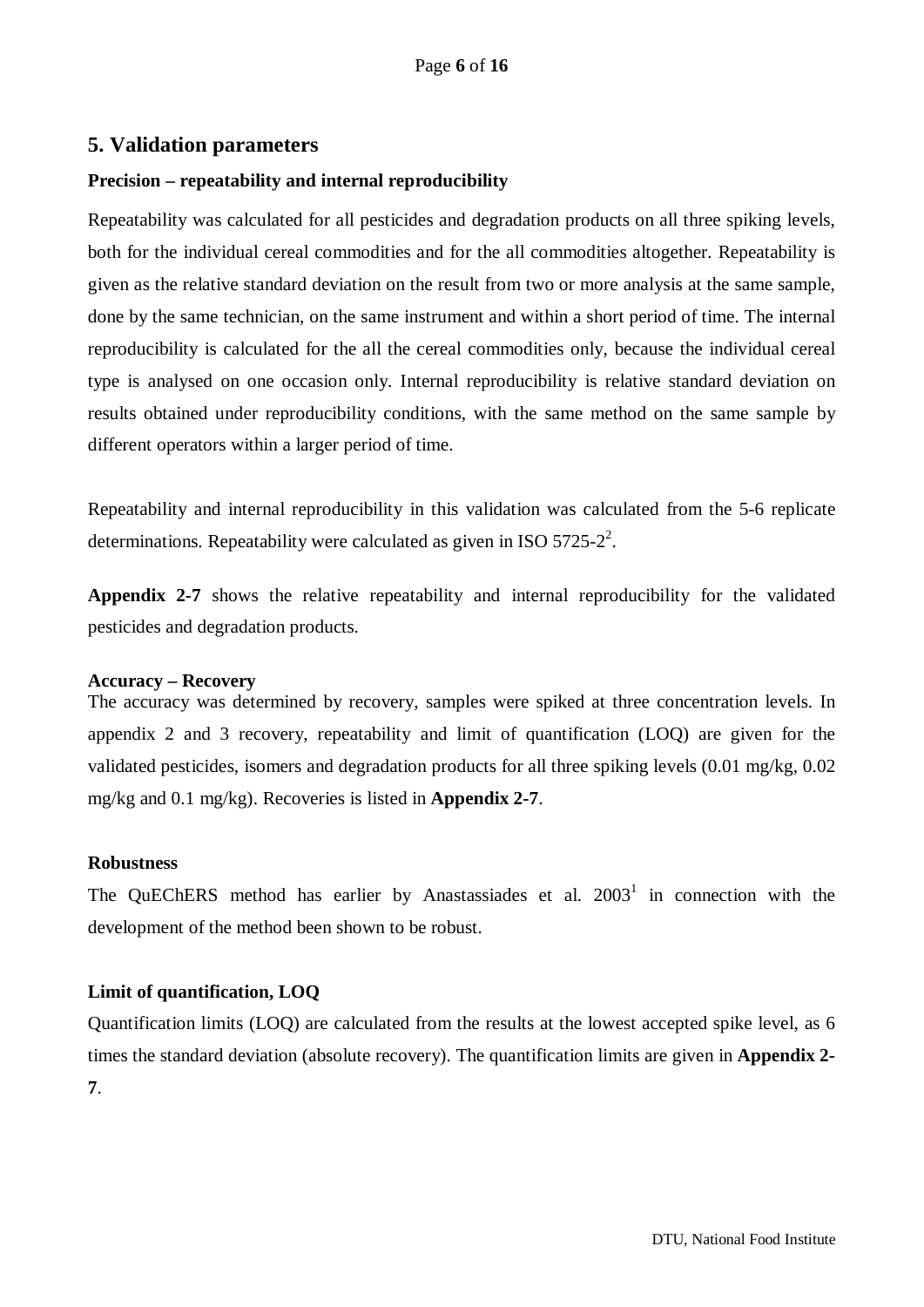#### <span id="page-6-0"></span>**6. Criteria for the acceptance of validation results**

For the pesticides to be accepted as validated the following criteria for precision and trueness must to be fulfilled:

1. The relative standard deviation of the repeatability must be less than or equal to the standard deviation proposed by Horwitz<sup>3</sup>.

2. The average relative recovery must be between 70 and  $120\%$ <sup>4</sup>.

If the above mentioned criteria have been meet, the quantification limits, LOQs have been calculated.

#### <span id="page-6-1"></span>**7. Results and discussion**

#### **Overall validation on all 5 cereal types.**

Bifenox, buprofezine, EPN, fenamidone, isoprothiolane, metolachlor, piperonyl-Butoxide, rimsulfuron and zoxamide were validated for all spike levels. The relative repeatability  $(RSD<sub>r</sub>)$ varied between 6-32 %, however most of the values were below 15%. Recovery for this nine pesticides was in the range of 70-102% at all three concentration levels. The combined LOQs were in the range of 0.01-0.02 mg/kg, although some of the LOQs for specific commodities was seen to be higher (up to 0.07 mg/kg). Validation for bifenazate was only accepted for the highest spike level. This was due to problems on several of the cereal types (see below). Likewise, validation for phenmedipham was not accepted at the lowest spike level (see below).

#### **Validation on individual cereal type.**

**Wheat**: Validation for bifenazate could not be accepted at the two lowest spike level (0.01 and 0.02 mg/kg).

**Oat**: The recoveries calculated on middle spike level (0.02 mg/kg) were significantly lower compared to the lowest and highest spike level (0.01 and 0.1 mg/kg) in oat and most spike levels for the four other cereal type. It is assumed the an error during the spike process hid influence the results. E.g. the automatic pipette may have been incorrectly adjusted. Consequently, the validation is accepted for 11 pesticides.

**Rye**: Validation for EPN could not be accepted at the lowest spike level (0.01) mg/kg and phenmedipham was not accepted for the two lowest spike level (0.01 and 0.02 mg/kg).

**Rice**: Validation for phenmedipham could not be accepted at the lowest spike level (0. 1) mg/kg and bifenazate plus EPN was not accepted for the two lowest spike level (0.01 and 0.02 mg/kg).

**Barley**: Validation for bifenazate was not accepted any of the spike levels due to low recoveries. Furthermore, rimsulfuron and EPN was not accepted at the lowest spike level (0.01 mg/kg).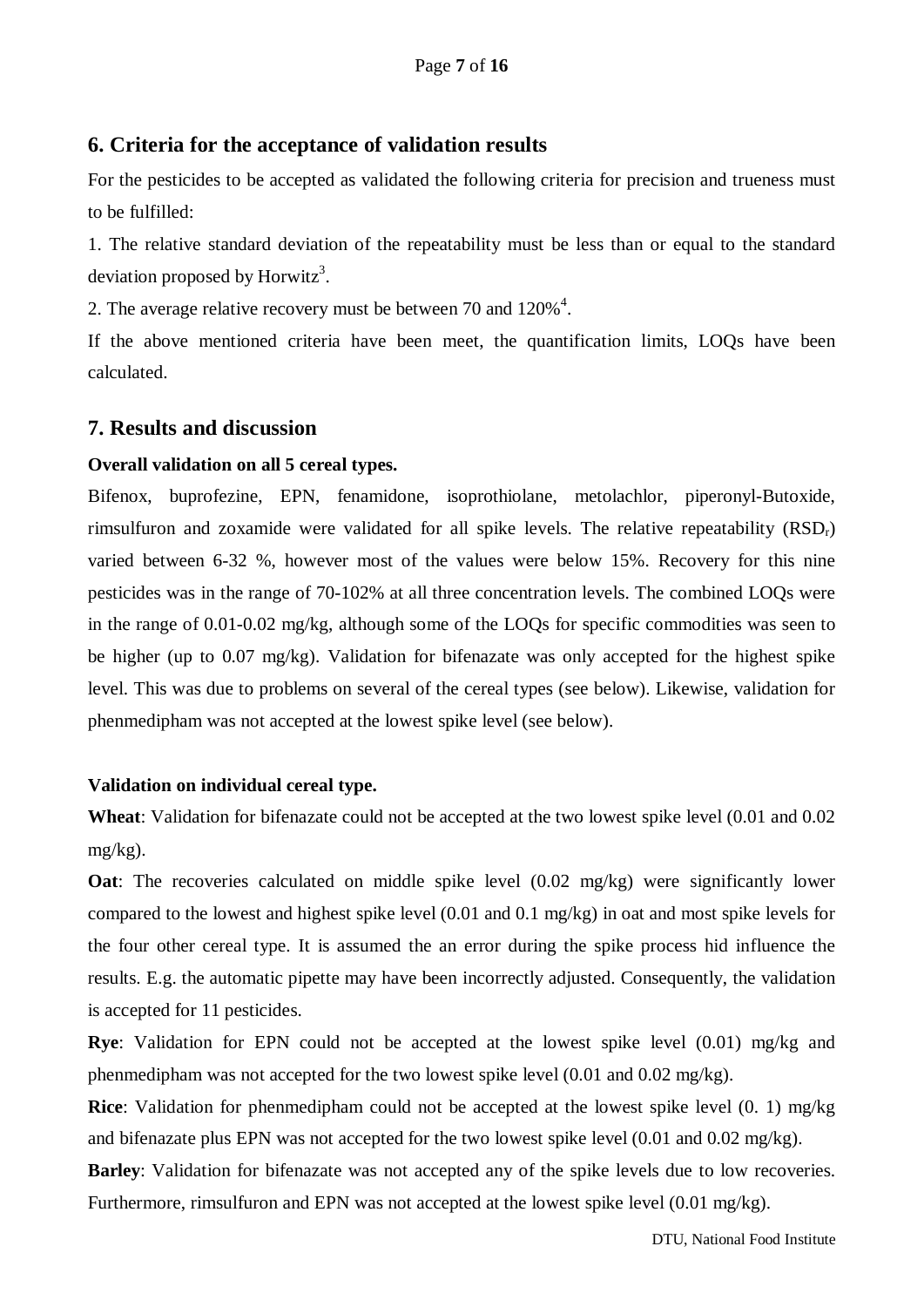The results for the accepted pesticides analysed on GC-MS/MS are listed in Appendix 2-7.

#### <span id="page-7-0"></span>**8. Conclusions**

In conclusion 11 pesticides were validated on wheat, oat , rye, rice and barley for the QuEChERS method using GC-MS/MS for the detection.

## <span id="page-7-1"></span>**9. References**

**1** http://www.quechers.com/ or Anastassiades et al., J. AOAC Int., vol. 86, no. 2, p. 412, 2003

**2** ISO 5725-2:1994. Accuracy (trueness and precision) of measurement methods and results – Part2. Basic method for the determination of repeatability and reproducibility of standard measurement method. First edition. December 1994.

**3** W. Horwitz, Anal. Chem., 1982; 54, 67A.

**4** Method Validation and Quality Control Procedures for Pesticide Residue Analysis in Food and Feed, Document No SANCO/12495/2011, 01/01/2012, European Commission, Brussels, 2012.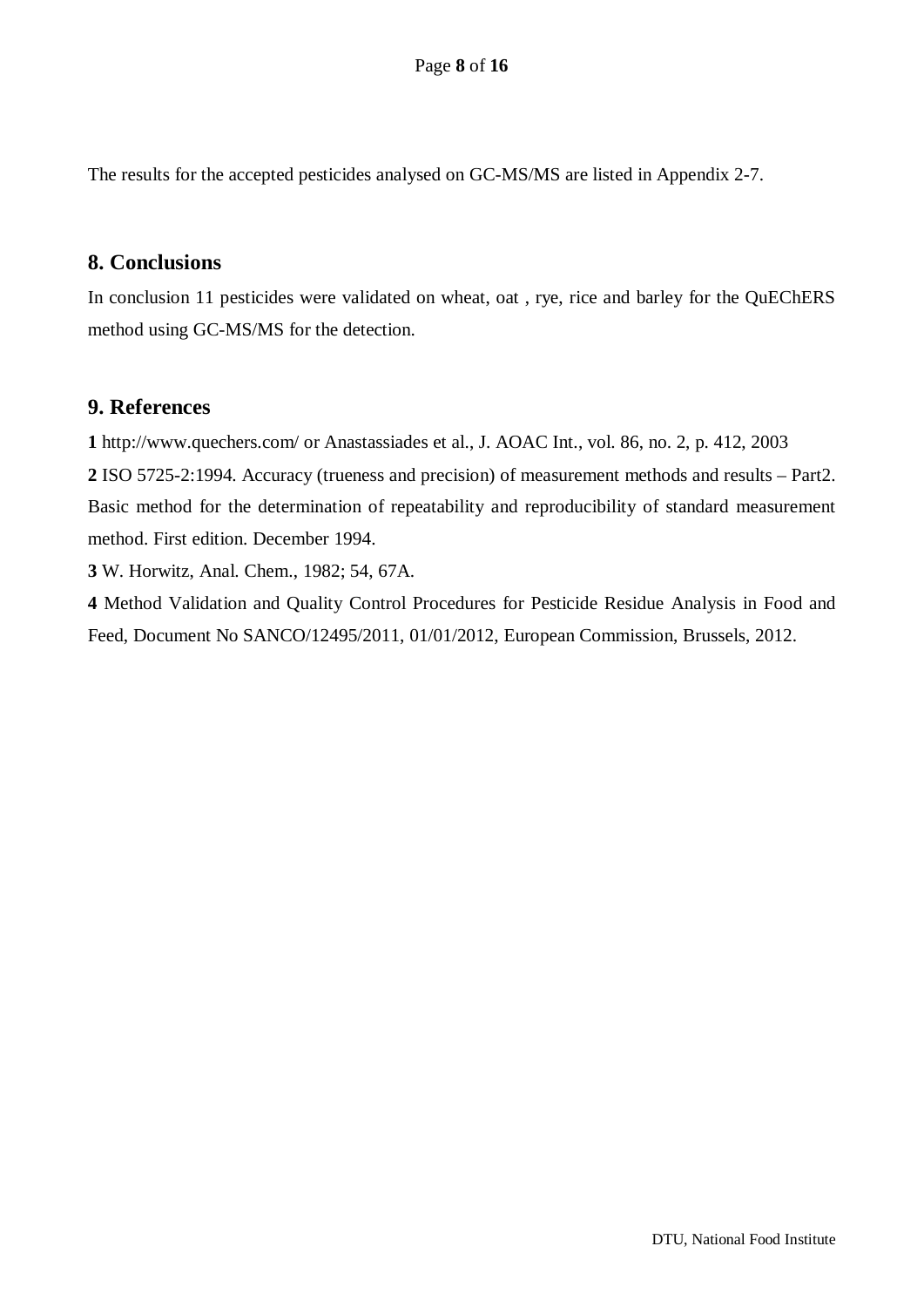# **Appendix 1. MRM transitions for the validated pesticides.**

<span id="page-8-0"></span>

|    | <b>GC-MS/MS</b>    | <b>Retention time</b> | <b>Precursor ion-1</b> | <b>Product ion-1</b> | <b>CE</b> | <b>Precursor ion-2</b> | <b>Product ion-2</b> | <b>CE</b>    |
|----|--------------------|-----------------------|------------------------|----------------------|-----------|------------------------|----------------------|--------------|
|    | Bifenazate         | 21.28                 | 258                    | 196                  | 15        | 300                    | 258                  | 10           |
| 2  | <b>Bifenox</b>     | 21.68                 | 341                    | 310                  | 12        | 311                    | 279                  | 15           |
| 3  | Buprofezin         | 17.13                 | 249                    | 193                  | 10        | 305                    | 249                  | 10           |
| 4  | <b>EPN</b>         | 21.11                 | 169                    | 141                  | 10        | 169                    | 77                   | 13           |
| 5  | Fenamidone         | 21.54                 | 268                    | 180                  | 20        | 238                    | 209                  | 20           |
| 6  | Isoprothiolane     | 16.59                 | 290                    | 118                  | 15        | 290                    | 204                  | 15           |
|    | Metolachlor        | 13.82                 | 238                    | 162                  | 15        | 162                    | 133                  | 15           |
| 8  | Phenmedipham       | 9.77                  | 167                    | 135                  | 10        | 167                    | 167                  | $\mathbf{0}$ |
| 9  | Piperonyl Butoxide | 20.16                 | 338                    | 176                  | 5         | 176                    | 145                  | 15           |
| 10 | Rimsulfuron        | 21.64                 | 231                    | 188                  | 15        | 231                    | 216                  | 10           |
| 11 | Zoxamide           | 15.42                 | 187                    | 159                  | 15        | 258                    | 187                  | 15           |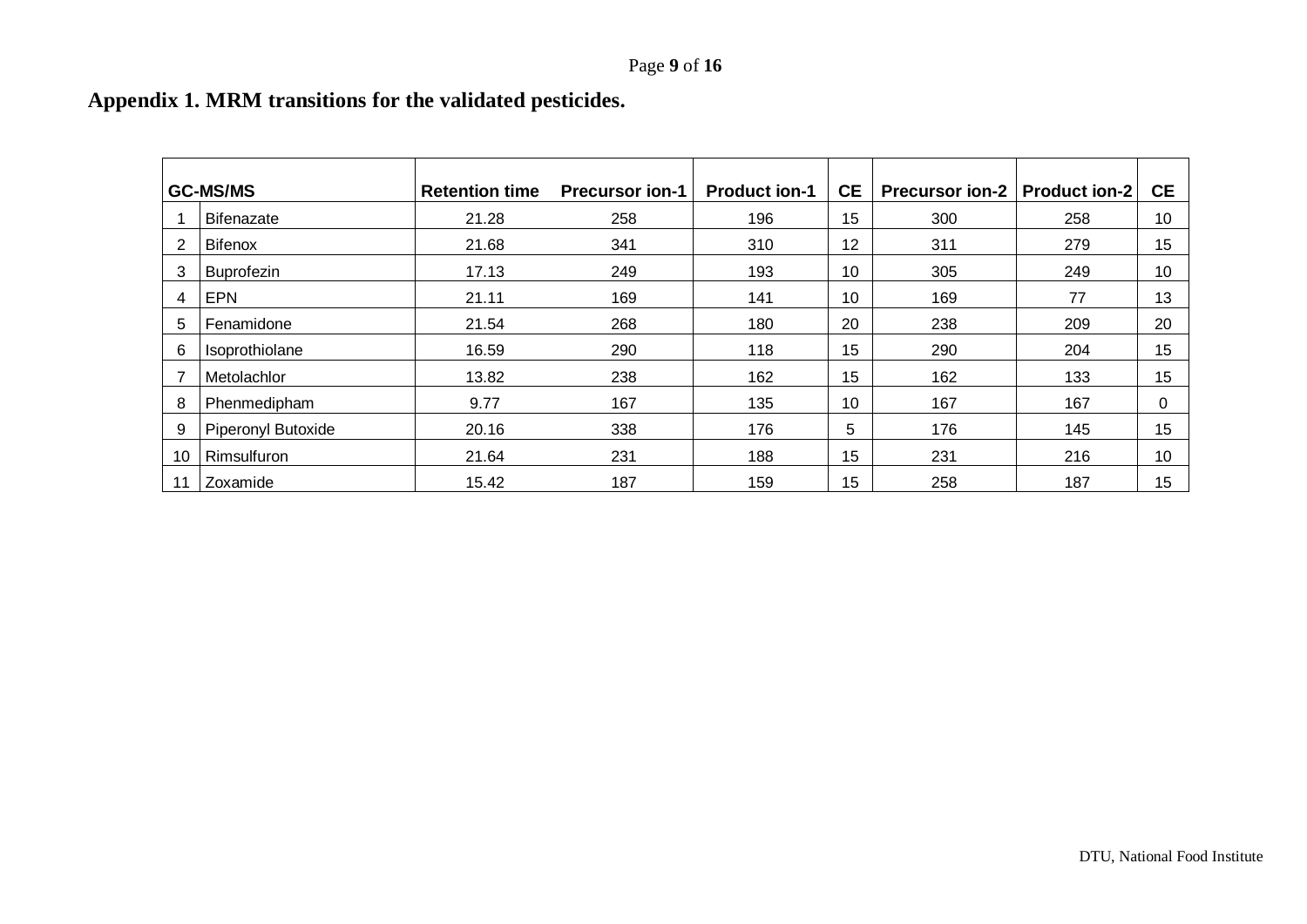## Page **10** of **16**

**Appendix 2. Recoveries, repeatability (RSDr), internal reproducibility (RSDR) and Limit of Quantification (LOQ)**

**for pesticides validated on 5 cereal commodities, wheat, oat, rye, rice and barley.**

<span id="page-9-0"></span>

| Wheat, oat, rye, rice<br>and barley - QuEChERS | Spike level<br>mg/kg | Horwitz, %              |                       | Spike level<br>mg/kg | Horwitz, %              |                          | Spike level<br>mg/kg | Horwitz, %              |                 |            |
|------------------------------------------------|----------------------|-------------------------|-----------------------|----------------------|-------------------------|--------------------------|----------------------|-------------------------|-----------------|------------|
|                                                | 0.01                 | 32                      |                       | 0.02                 | 29                      |                          | 0.1                  | 23                      |                 |            |
|                                                | Recovery,<br>%       | RSD <sub>r</sub> ,<br>% | RSD <sub>R</sub><br>% | Recovery,<br>%       | RSD <sub>r</sub> ,<br>% | RSD <sub>R</sub><br>$\%$ | Recovery,<br>%       | RSD <sub>r</sub> ,<br>% | $RSD_R$<br>$\%$ | <b>LOQ</b> |
| <b>Bifenazate</b>                              |                      |                         |                       |                      |                         |                          | 72                   | 10                      | 10 <sup>°</sup> | 0.04       |
| <b>Bifenox</b>                                 | 84                   | 15                      | 25                    | 83                   | 12                      | 25                       | 86                   | 12                      | 19              | 0.01       |
| <b>Buprofezine</b>                             | 99                   | 13                      | 13                    | 96                   | 11                      | 20                       | 90                   | 7                       | 17              | 0.01       |
| <b>EPN</b>                                     | 85                   | 32                      | 32                    | 77                   | 21                      | 28                       | 86                   | 13                      | 20              | 0.02       |
| Fenamidone                                     | 78                   | 19                      | 26                    | 78                   | 9                       | 17                       | 90                   | 8                       | 16              | 0.01       |
| Isoprothiolane                                 | 102                  | 14                      | 18                    | 96                   | 8                       | 18                       | 92                   | 8                       | 19              | 0.01       |
| Metolachlor                                    | 102                  | 14                      | 19                    | 99                   | 6                       | 20                       | 94                   | 6                       | 19              | 0.01       |
| Phenmedipham                                   |                      |                         |                       | 86                   | 23                      | 23                       | 80                   | 19                      | 20              | 0.02       |
| Piperonyl-Butoxide                             | 98                   | 11                      | 18                    | 90                   | 7                       | 13                       | 84                   | 6                       | 12              | 0.01       |
| Rimsulfuron                                    | 70                   | 23                      | 31                    | 75                   | 11                      | 27                       | 87                   | 9                       | 9               | 0.01       |
| Zoxamide                                       | 86                   | 15                      | 24                    | 81                   | 9                       | 9                        | 81                   | 7                       | 7               | 0.01       |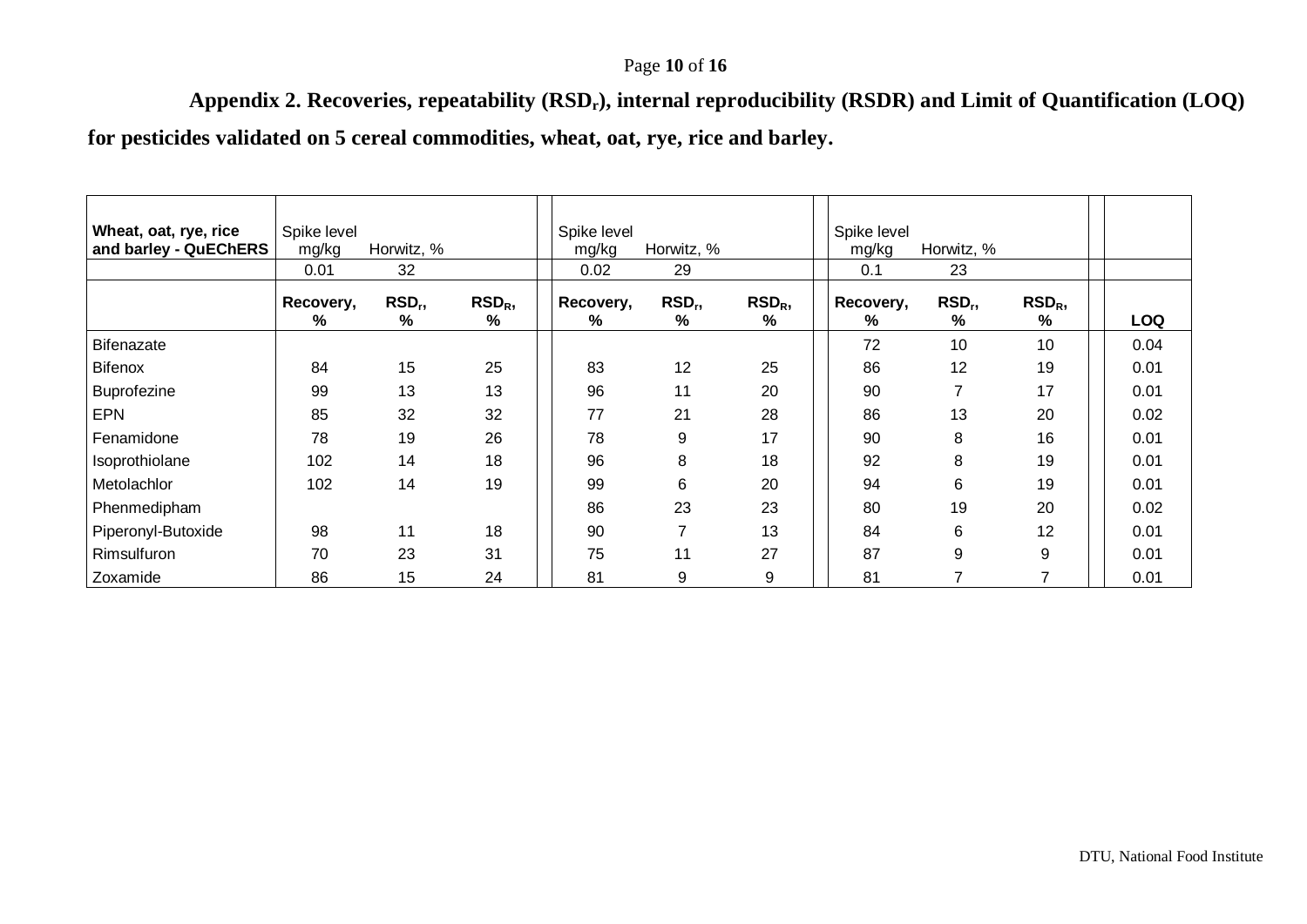# **Appendix 3. Recoveries, repeatability (RSDr) and Limit of Quantification (LOQs) for pesticides validated on wheat.**

<span id="page-10-0"></span>

| <b>Wheat - QuEChERS</b> | Spike level<br>mg/kg<br>0.01 | Horwitz, %<br>32      | Spike level<br>mg/kg<br>0.02 | Horwitz, %<br>29        | Spike level<br>mg/kg<br>0.1 | Horwitz, %<br>23      |            |
|-------------------------|------------------------------|-----------------------|------------------------------|-------------------------|-----------------------------|-----------------------|------------|
|                         | Recovery,<br>%               | RSD <sub>r</sub><br>℅ | Recovery,<br>℅               | RSD <sub>r</sub> ,<br>℅ | Recovery,<br>%              | RSD <sub>r</sub><br>% | <b>LOQ</b> |
| <b>Bifenazate</b>       |                              |                       |                              |                         | 75                          | 15                    | 0.07       |
| <b>Bifenox</b>          | 74                           | 21                    | 100                          | 8                       | 99                          | 18                    | 0.01       |
| <b>Buprofezine</b>      | 107                          | 21                    | 111                          | 9                       | 100                         | 9                     | 0.01       |
| <b>EPN</b>              | 80                           | 24                    | 98                           | 21                      | 103                         | 16                    | 0.01       |
| Fenamidone              | 68                           | 23                    | 79                           | 11                      | 99                          | 11                    | 0.01       |
| Isoprothiolane          | 105                          | 24                    | 108                          | 6                       | 101                         | 12                    | 0.02       |
| <b>Metolachlor</b>      | 108                          | 24                    | 117                          | $\overline{2}$          | 108                         | 7                     | 0.02       |
| Phenmedipham            | 89                           | 29                    | 99                           | 24                      | 94                          | 23                    | 0.02       |
| Piperonyl-Butoxide      | 111                          | 16                    | 95                           | 6                       | 79                          | 9                     | 0.01       |
| Rimsulfuron             | 83                           | 18                    | 96                           | 8                       | 104                         | $12 \overline{ }$     | 0.01       |
| Zoxamide                | 94                           | 23                    | 94                           | 2                       | 89                          | 9                     | 0.01       |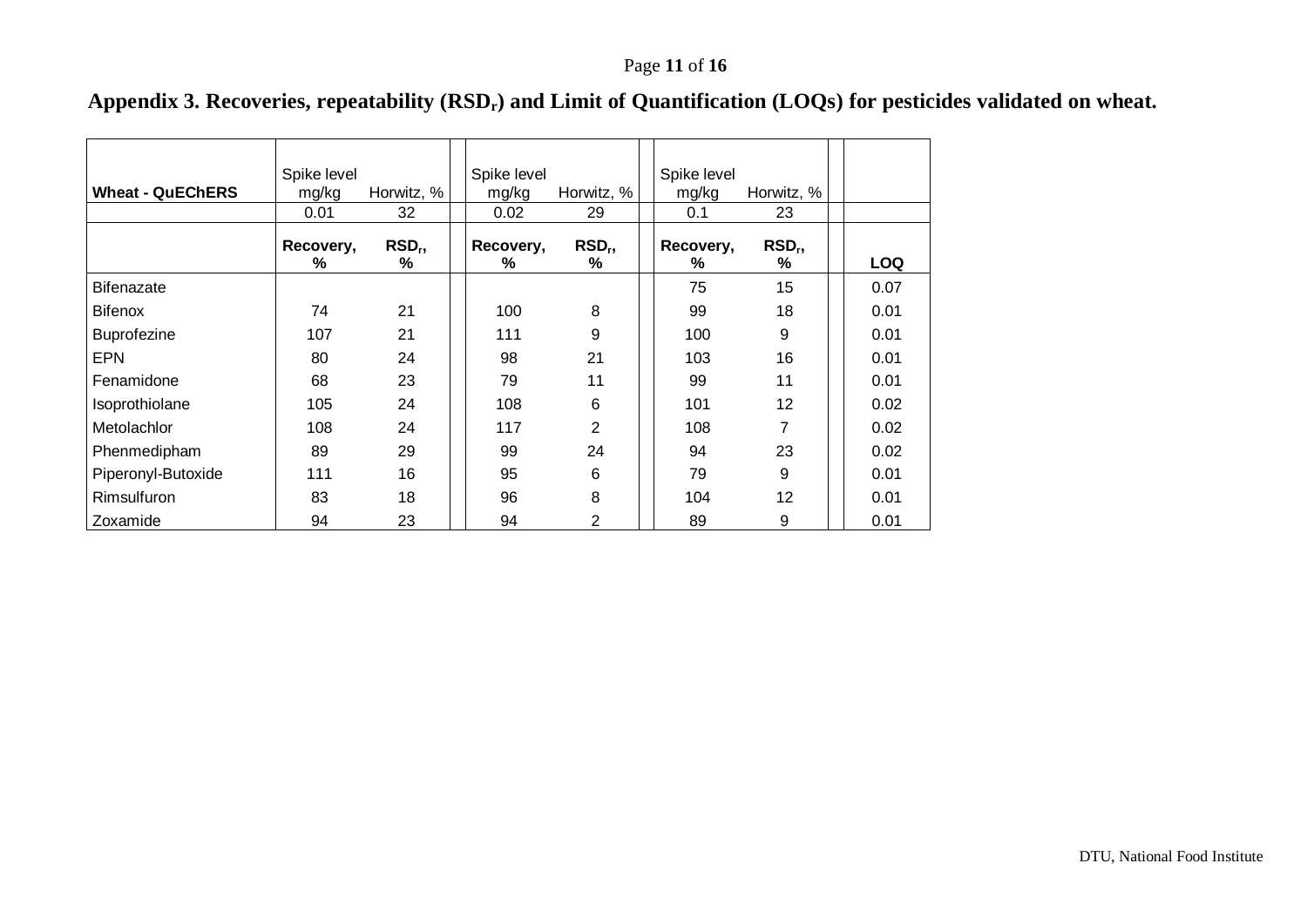# **Appendix 4. Recoveries, repeatability (RSDr) and Limit of Quantification (LOQs) for pesticides validated on oat.**

<span id="page-11-0"></span>

| <b>Oat - QuEChERS</b> | Spike level<br>mg/kg<br>0.01 | Horwitz, %<br>32      | Spike level<br>mg/kg<br>0.02 | Horwitz, %<br>29      | Spike level<br>mg/kg<br>0.1 | Horwitz, %<br>23         |            |
|-----------------------|------------------------------|-----------------------|------------------------------|-----------------------|-----------------------------|--------------------------|------------|
|                       | Recovery,<br>%               | RSD <sub>r</sub><br>% | Recovery,<br>%               | RSD <sub>r</sub><br>℅ | Recovery,<br>$\%$           | RSD <sub>r</sub><br>$\%$ | <b>LOQ</b> |
| <b>Bifenazate</b>     | 70                           | 18                    | 43                           | 14                    | 71                          | 6                        | 0.01       |
| <b>Bifenox</b>        | 84                           | 17                    | 57                           | 22                    | 80                          | 14                       | 0.01       |
| <b>Buprofezine</b>    | 104                          | 7                     | 79                           | 7                     | 82                          | 3                        | 0.00       |
| <b>EPN</b>            | 84                           | 12                    | 60                           | 23                    | 70                          | 8                        | 0.01       |
| Fenamidone            | 85                           | 12                    | 59                           | 8                     | 84                          | 9                        | 0.01       |
| Isoprothiolane        | 96                           | 3                     | 79                           | 7                     | 92                          | 4                        | 0.002      |
| Metolachlor           | 100                          | 7                     | 74                           | 5                     | 74                          | 5                        | 0.004      |
| Phenmedipham          | 103                          | 31                    | 81                           | 6                     | 85                          | 17                       | 0.02       |
| Piperonyl-Butoxide    | 101                          | 6                     | 81                           | 6                     | 88                          | 4                        | 0.004      |
| <b>Rimsulfuron</b>    | 71                           | 25                    | 43                           | 11                    | 70                          | 9                        | 0.01       |
| Zoxamide              | 77                           | 10                    | 53                           | 8                     | 79                          | 8                        | 0.005      |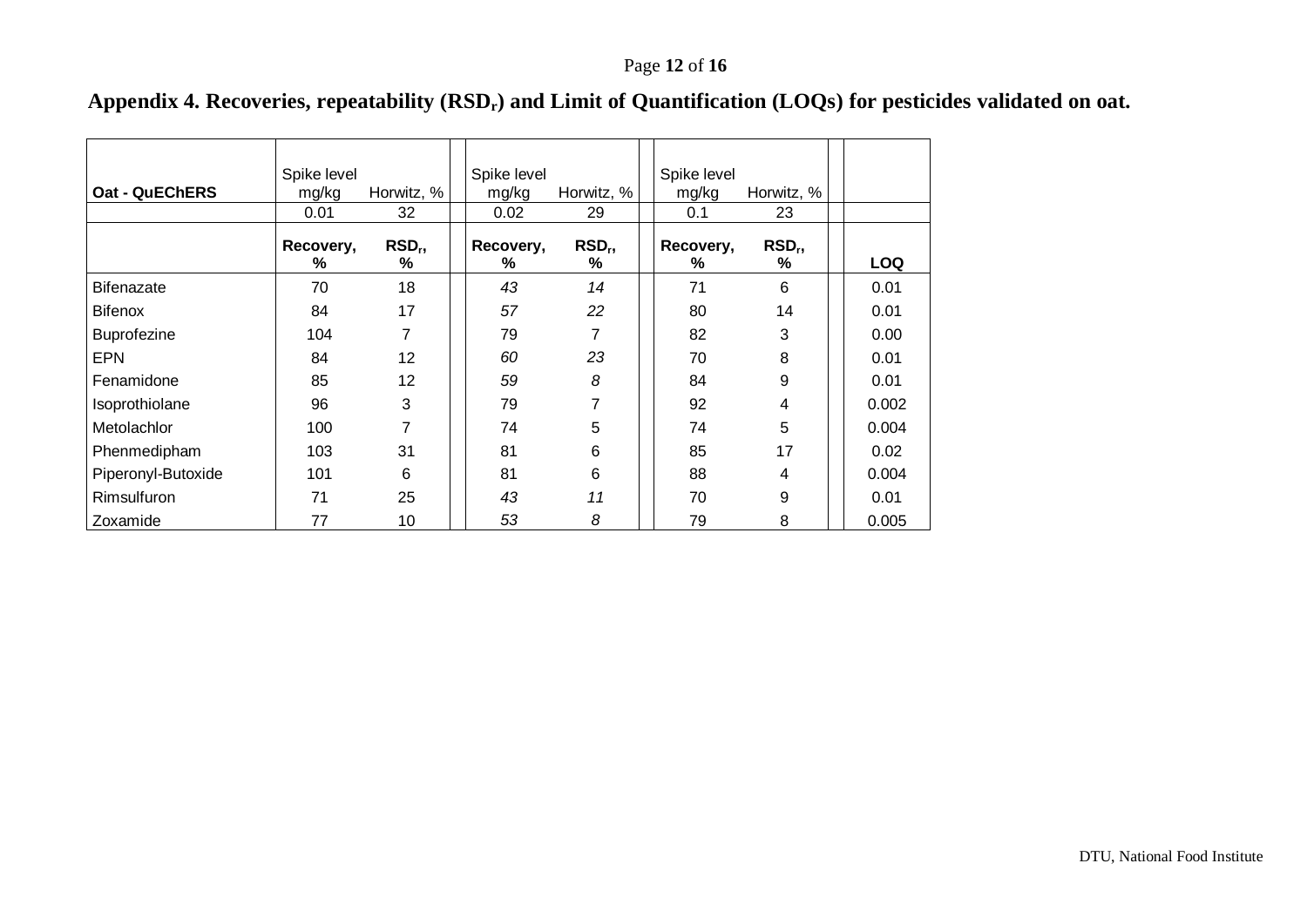# **Appendix 5. Recoveries, repeatability (RSDr) and Limit of Quantification (LOQs) for pesticides validated on rye.**

<span id="page-12-0"></span>

| <b>Rye - QuEChERS</b> | Spike level<br>mg/kg<br>0.01 | Horwitz, %<br>32      | Spike level<br>mg/kg<br>0.02 | Horwitz, %<br>29      | Spike level<br>mg/kg<br>0.1 | Horwitz, %<br>23      |            |
|-----------------------|------------------------------|-----------------------|------------------------------|-----------------------|-----------------------------|-----------------------|------------|
|                       | Recovery,<br>℅               | RSD <sub>r</sub><br>℅ | Recovery,<br>%               | RSD <sub>r</sub><br>% | Recovery,<br>℅              | RSD <sub>r</sub><br>℅ | <b>LOQ</b> |
| <b>Bifenazate</b>     | 87                           | 17                    | 82                           | 14                    | 71                          | 10                    | 0.04       |
| <b>Bifenox</b>        | 112                          | 5                     | 90                           | 11                    | 74                          | 8                     | 0.00       |
| <b>Buprofezine</b>    | 99                           | 7                     | 90                           | 13                    | 77                          | 10                    | 0.00       |
| <b>EPN</b>            |                              |                       | 73                           | 22                    | 83                          | 10                    | 0.02       |
| Fenamidone            | 100                          | 11                    | 89                           | 10                    | 75                          | 9                     | 0.01       |
| Isoprothiolane        | 106                          | 6                     | 95                           | 11                    | 76                          | 10                    | 0.00       |
| <b>Metolachlor</b>    | 100                          | 6                     | 95                           | 9                     | 82                          | 8                     | 0.00       |
| Phenmedipham          |                              |                       |                              |                       | 75                          | 10                    | 0.05       |
| Piperonyl-Butoxide    | 101                          | 7                     | 96                           | 9                     | 82                          | 6                     | 0.00       |
| Rimsulfuron           | 82                           | 15                    | 79                           | 12                    | 75                          | 9                     | 0.01       |
| Zoxamide              | 90                           | 9                     | 86                           | 13                    | 86                          | 7                     | 0.00       |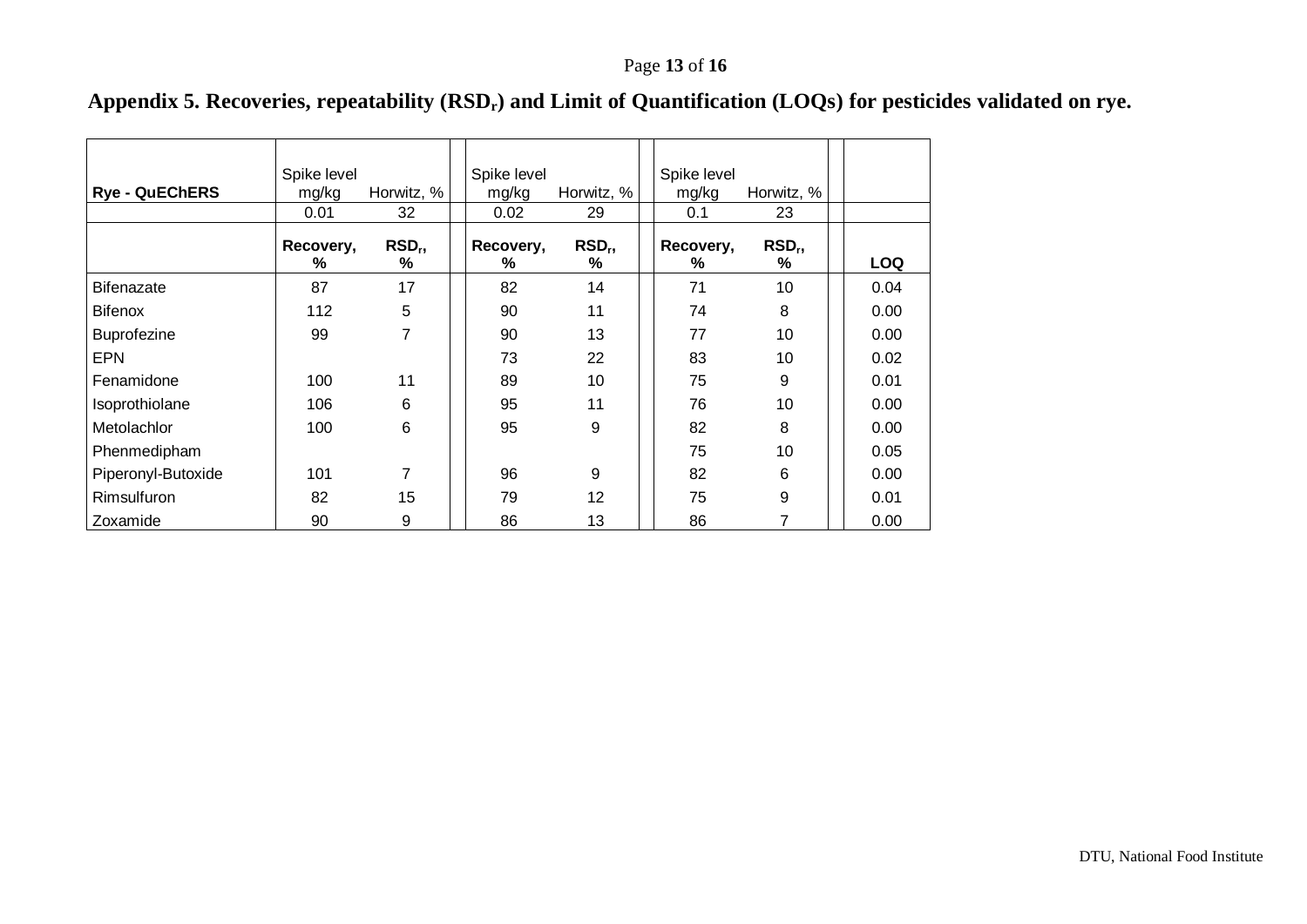# **Appendix 6. Recoveries, repeatability (RSDr) and Limit of Quantification (LOQs) for pesticides validated on rice.**

<span id="page-13-0"></span>

| <b>Rice - QuEChERS</b>    | Spike level<br>mg/kg<br>0.01 | Horwitz, %<br>32      | Spike level<br>mg/kg<br>0.02 | Horwitz, %<br>29      | Spike level<br>mg/kg<br>0.1 | Horwitz, %<br>23      |            |
|---------------------------|------------------------------|-----------------------|------------------------------|-----------------------|-----------------------------|-----------------------|------------|
|                           | Recovery,<br>%               | RSD <sub>r</sub><br>℅ | Recovery,<br>℅               | RSD <sub>r</sub><br>% | Recovery,<br>℅              | RSD <sub>r</sub><br>% | <b>LOQ</b> |
| <b>Bifenazate</b>         |                              |                       |                              |                       | 74                          | 5                     | 0.02       |
| <b>Bifenox</b>            | 87                           | 11                    | 96                           | 11                    | 103                         | 2                     | 0.01       |
| <b>Buprofezine</b>        | 105                          | 15                    | 116                          | 13                    | 109                         | 5                     | 0.01       |
| <b>EPN</b>                |                              |                       |                              |                       | 95                          | 13                    | 0.07       |
| <b>Fenamidone</b>         | 79                           | 19                    | 87                           | 6                     | 106                         | 4                     | 0.01       |
| Isoprothiolane            | 119                          | 10                    | 116                          | 3                     | 113                         | 4                     | 0.01       |
| <b>Metolachlor</b>        | 119                          | 11                    | 120                          | 4                     | 116                         | 2                     | 0.01       |
| Phenmedipham              |                              |                       | 76                           | 29                    | 87                          | 14                    | 0.03       |
| <b>Piperonyl-Butoxide</b> | 105                          | 8                     | 100                          | 3                     | 97                          | 5                     | 0.00       |
| <b>Rimsulfuron</b>        | 79                           | 8                     | 83                           | 7                     | 106                         | 4                     | 0.00       |
| <b>Zoxamide</b>           | 107                          | 14                    | 95                           | 6                     | 102                         | 4                     | 0.01       |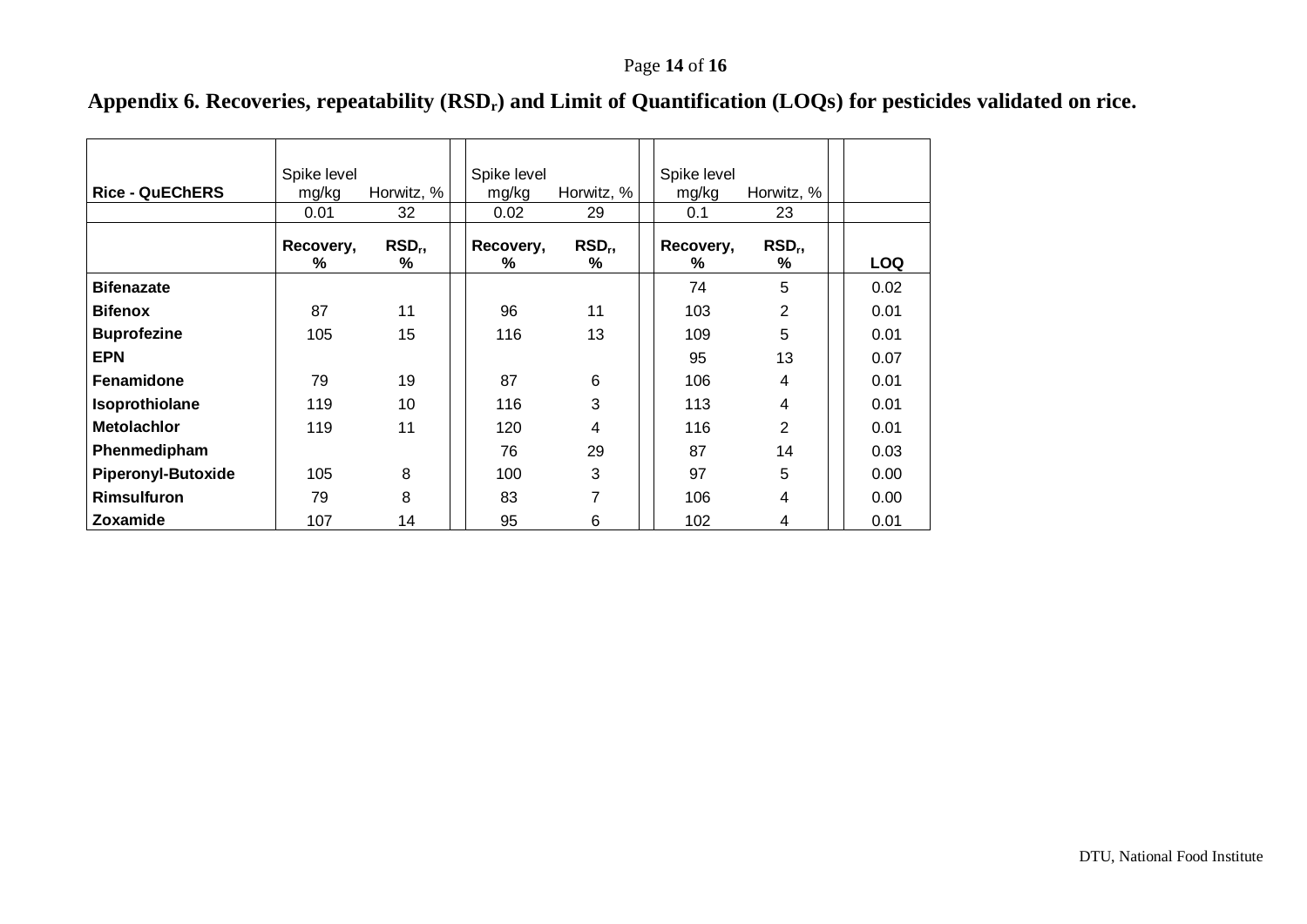# **Appendix 7. Recoveries, repeatability (RSDr) and Limit of Quantification (LOQs) for pesticides validated on barley.**

<span id="page-14-0"></span>

| <b>Barley - QuEChERS</b> | Spike level<br>mg/kg<br>0.01 | Horwitz, %<br>32        | Spike level<br>mg/kg<br>0.02 | Horwitz, %<br>29      | Spike level<br>mg/kg<br>0.1 | Horwitz, %<br>23      |            |
|--------------------------|------------------------------|-------------------------|------------------------------|-----------------------|-----------------------------|-----------------------|------------|
|                          | Recovery,<br>℅               | RSD <sub>r</sub> ,<br>% | Recovery,<br>℅               | RSD <sub>r</sub><br>℅ | Recovery,<br>%              | RSD <sub>r</sub><br>℅ | <b>LOQ</b> |
| <b>Bifenazate</b>        |                              |                         |                              |                       |                             |                       |            |
| <b>Bifenox</b>           | 71                           | 16                      | 71                           | 10                    | 75                          | 8                     | 0.01       |
| <b>Buprofezine</b>       | 81                           | 10                      | 86                           | 10                    | 79                          | 4                     | 0.00       |
| <b>EPN</b>               |                              |                         | 76                           | 13                    | 80                          | 13                    | 0.01       |
| Fenamidone               | 65                           | 19                      | 78                           | 10                    | 83                          | 6                     | 0.01       |
| Isoprothiolane           | 83                           | 17                      | 84                           | 11                    | 77                          | 6                     | 0.01       |
| <b>Metolachlor</b>       | 83                           | 15                      | 88                           | 9                     | 90                          | 3                     | 0.01       |
| Phenmedipham             | 70                           | 26                      | 81                           | 17                    | 68                          | 9                     | 0.01       |
| Piperonyl-Butoxide       | 73                           | 16                      | 76                           | 10                    | 75                          | 6                     | 0.01       |
| <b>Rimsulfuron</b>       |                              |                         | 62                           | 15                    | 81                          | 7                     | 0.01       |
| Zoxamide                 | 63                           | 12                      | 75                           | 13                    | 74                          | 3                     | 0.00       |